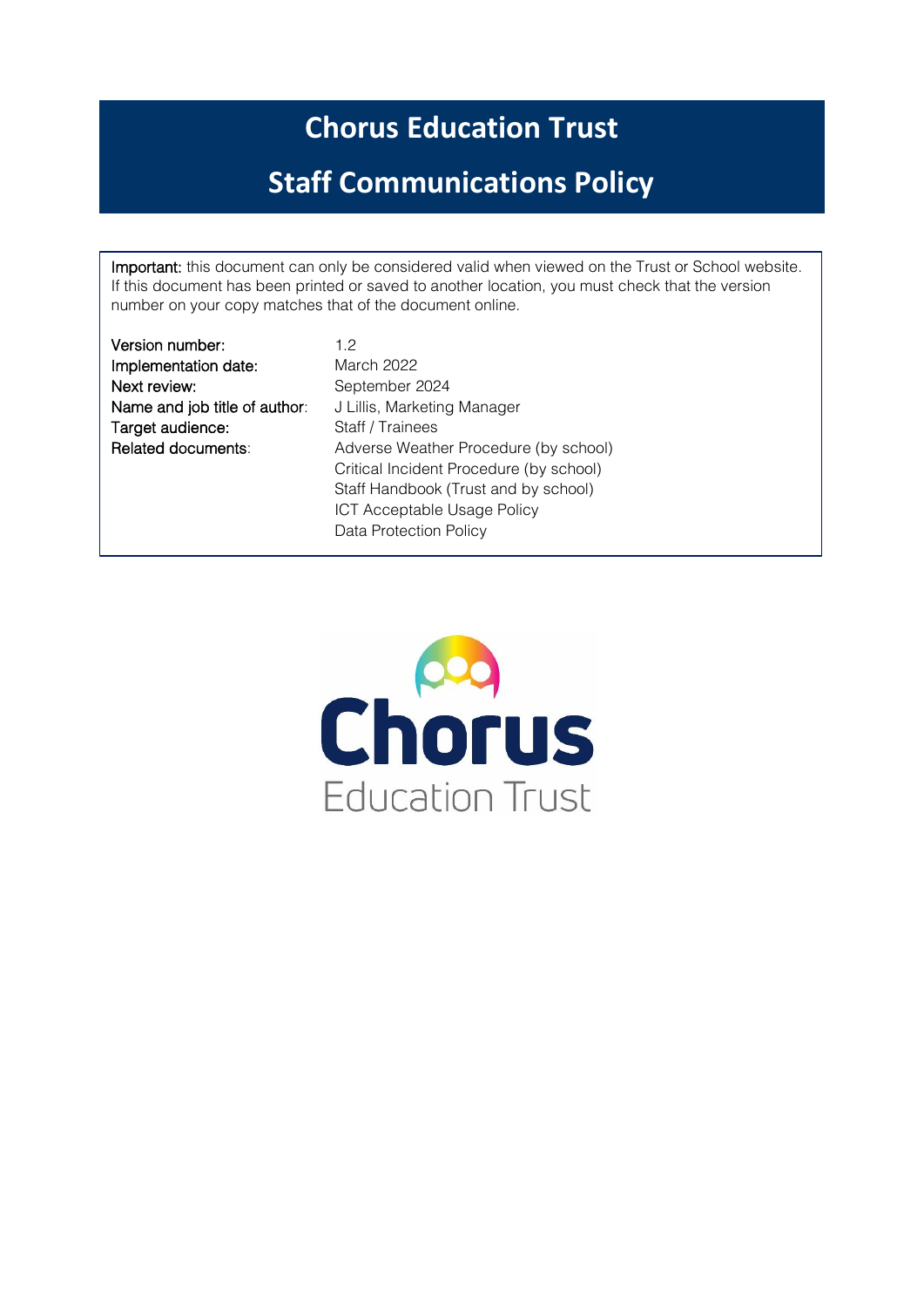

# **Contents**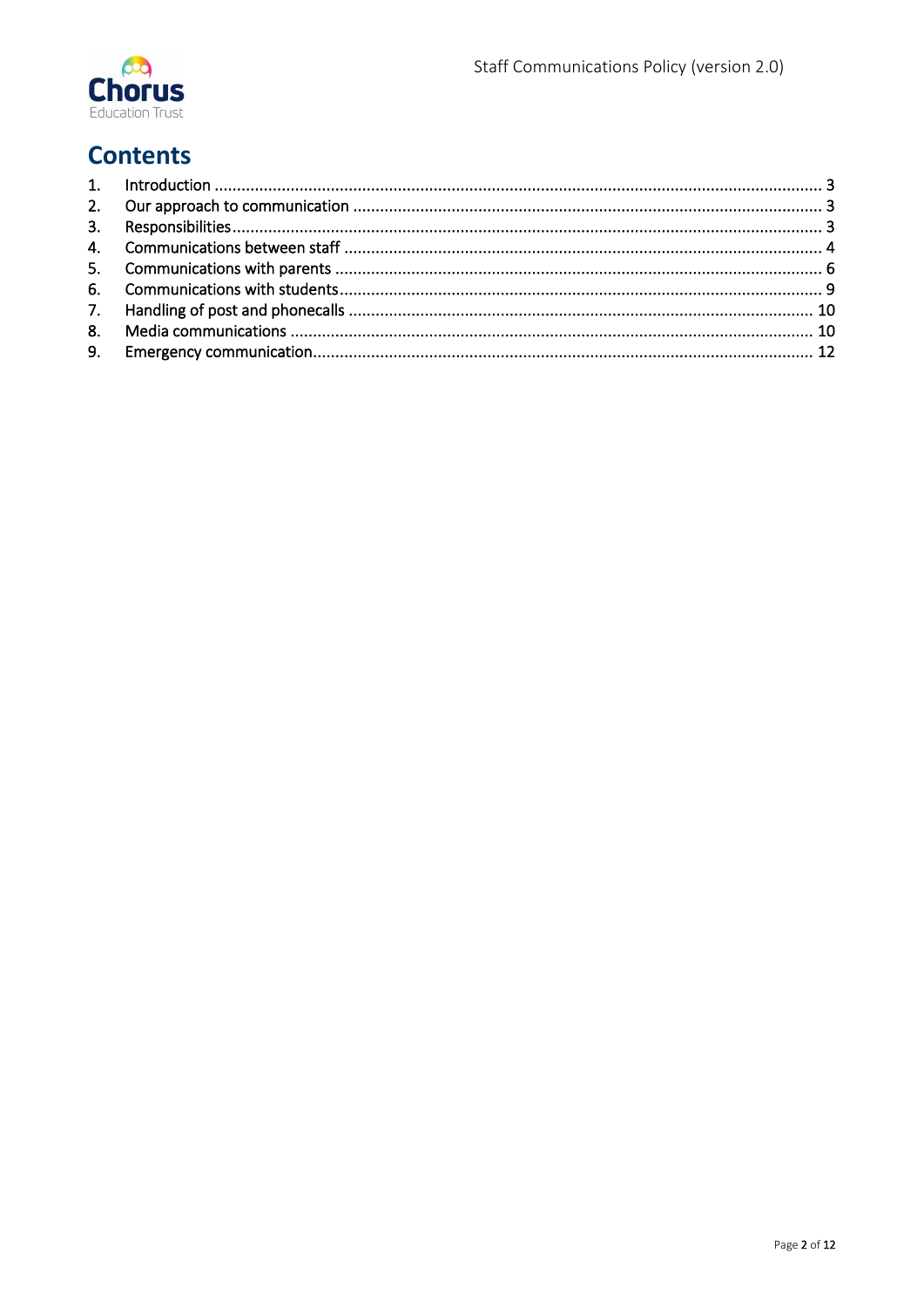

# <span id="page-2-0"></span>**1. Introduction**

At Chorus Education Trust we understand the importance of clear communication between parents, students, staff, the schools and the Trust.

This policy sets out the aims of the Trust with regard to internal and external communications, and sets out the responsibilities of staff.

It may be useful to read this in conjunction with the *Communications Guidance for Parents* booklet produced for each school.

## <span id="page-2-1"></span>**2. Our approach to communication**

We know that students will only get the best out of their education if there is a constructive relationship between the school and the students' parents/carers, as well as between all staff. Therefore it's vital that communication between everyone is clear, useful and respectful.

## **2.1 What does 'clear, useful and respectful' actually mean?**

- **Clear**: we will try to ensure that all of our communications can be easily understood. If anyone requires communications in another format we will try and find a solution, as far as is reasonably possible.
- **Useful**: we will only send out information that is relevant and useful, and in a format that people can make use of.
- **Respectful:** all of our communications will be carried out in a respectful manner, using acceptable language and behaviour. We are aware that parents/carers care deeply about their child(ren) and ask them also to appreciate that our staff are professionals, who try to do their best for the many students under their care.

## <span id="page-2-2"></span>**3. Responsibilities**

## **3.1 School responsibilities**

It is the responsibility of the school to:

- Place key policies, documents and procedures in areas that maximise their accessibility and usefulness to the entire school community.
- Communicate the curriculum clearly to parents/carers.
- Inform parents/carers of all school events within appropriate timelines.
- Keep parents/carers informed of the progress of their child at regular intervals.
- Make reasonable adjustments to the way it communicates with staff, students and parents/carers.
- Maintain any data it collects from staff, students and parents/carers in accordance with the relevant data legislation.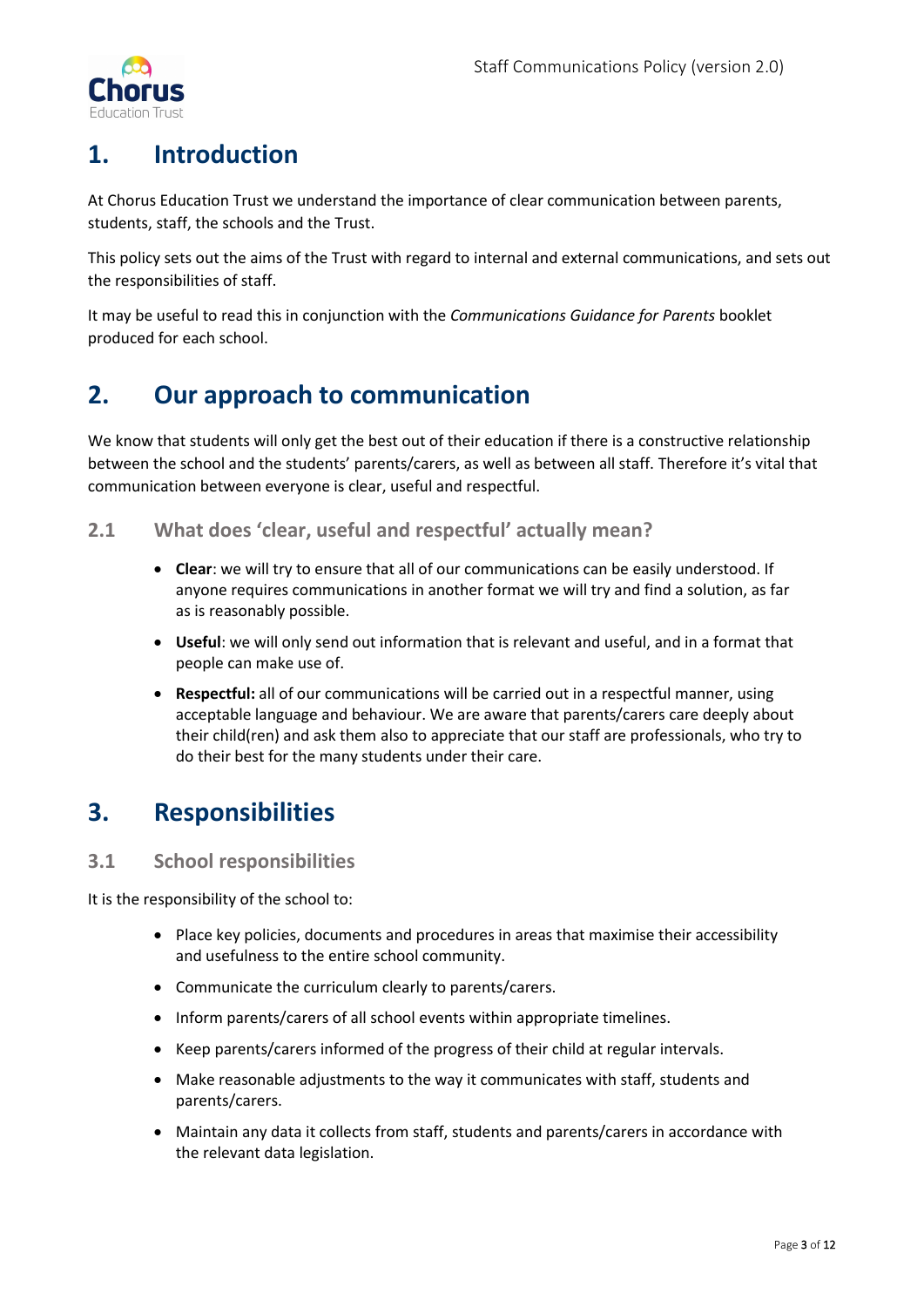

## **3.2 Staff responsibilities**

It is the responsibility of members of staff to:

- Ensure the principles and procedures of this and other relevant policies are followed.
- Ensure they read the *Staff Handbook* at the start of their employment, and then read any annual updates that are referenced and acknowledged via the annual staff declaration.
- Ensure they read the *Heads Up* bulletin weekly.
- Communicate proactively with parents/carers about student progress and to help parents/carers to support their child's learning.
- Ensure that all written communication is appropriate in content, and checked for spelling, punctuation and grammar prior to release.
- Advise the Trust of any changes to their personal data, e.g. change of name or address.

#### **3.3 Parent/carer responsibilities**

It is the responsibility of the parent/carer to:

- Read the key communications circulated by the school, e.g. via communications apps, website, newsletter, emails and messages, and respond/act on communication, e.g. sign forms, attending meetings.
- Log on to the school website, apps or other electronic systems for detailed information about the school calendar, term dates, exam details, information on options and other useful downloads.
- Inform the school of medical conditions/allergies, along with medical documentation.
- Inform the school of child protection matters, legal issues or relevant duties with appropriate documentation.
- Inform the school of any changes to contact information for the student or their key contacts.

## <span id="page-3-0"></span>**4. Communications between staff**

## **4.1 Staff briefings**

In each school, staff briefings will be held weekly at a set time. All staff are expected to attend the staff briefing to receive important messages about the week ahead from the Senior Leadership Team (SLT). Staff wishing to add an item to the agenda should contact the Head's P.A.

## **4.2 Staff e-bulletin**

Each school produces an internal newsletter for staff (often called *Heads Up*) published every Friday and sent via email. The content is confidential and should not be printed off or shared. It contains important information for staff from the SLT and other members of staff. Much of the information pertains to events in and out of school for the week ahead and essential information regarding supporting student learning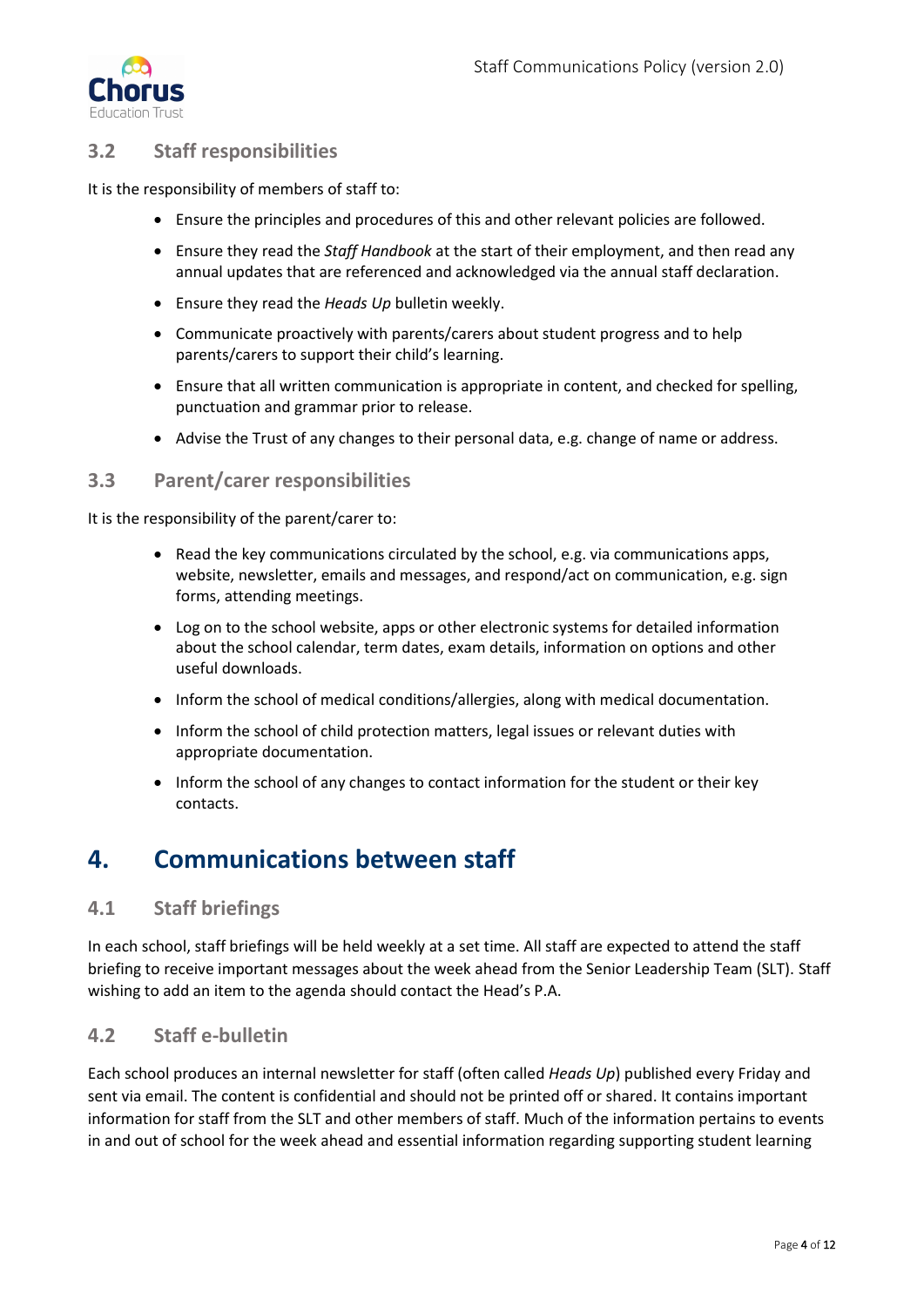

and pastoral care. Staff wishing to add an item to the agenda should contact the Head's P.A. by 10am on the Thursday before it is published.

## **4.3 Noticeboards in the staff rooms**

There are noticeboards in the staff rooms where general information for staff can be displayed. These are for staff to self-manage. There are specific noticeboards for the recognised trade unions too.

## **4.4 Staff trays**

Every member of staff has an allocated tray in the staff room, where their post is distributed. Other members of staff can use them to pass on appropriate materials to colleagues. There are also trays for form tutors in the staff room, which are used to pass on letters/notices to students. Form trays should be checked daily.

## **4.5 All staff emails**

The email distribution list for all staff is for urgent and serious communication, and is restricted to use by the SLT. Use of this should be minimised as most items can go into the *Heads Up* bulletin. It should be used in the 'bcc' field, to avoid people replying to all. If a staff member needs to send an urgent message they should contact the Head's P.A.

## **4.6 Email downtime**

We have a culture that promotes work life balance and we encourage staff to avoid sending emails outside their normal working hours. However, we appreciate that for some colleagues, and in some circumstances, this is not always possible. There is, however, no expectation to read and respond to emails outside of normal working hours. When sending an email we ask that staff consider whether face to face communication would be better, and to consider the impact that large quantities of emails can have on staff workload.

## **4.7 The MLE (Managed Learning Environment) / intranet**

Some of our schools have a Managed Learning Environment (MLE) which acts as an intranet. The MLE contains a staff announcements section on the staff homepage. All staff can publish information here and are advised to check it daily.

## **4.8 School calendar**

The school calendar contains information about all the main events, activities and deadlines within school. Any items for inclusion should be sent to a named contact within the school. A member of SLT will have responsibility for then taking the item to SLT for a decision about inclusion. If agreed, the calendar will be updated to include it. In each school the calendar will be shared in a location for accessible by all staff – either on a shared drive or on the MLE.

## **4.9 Staff handbook**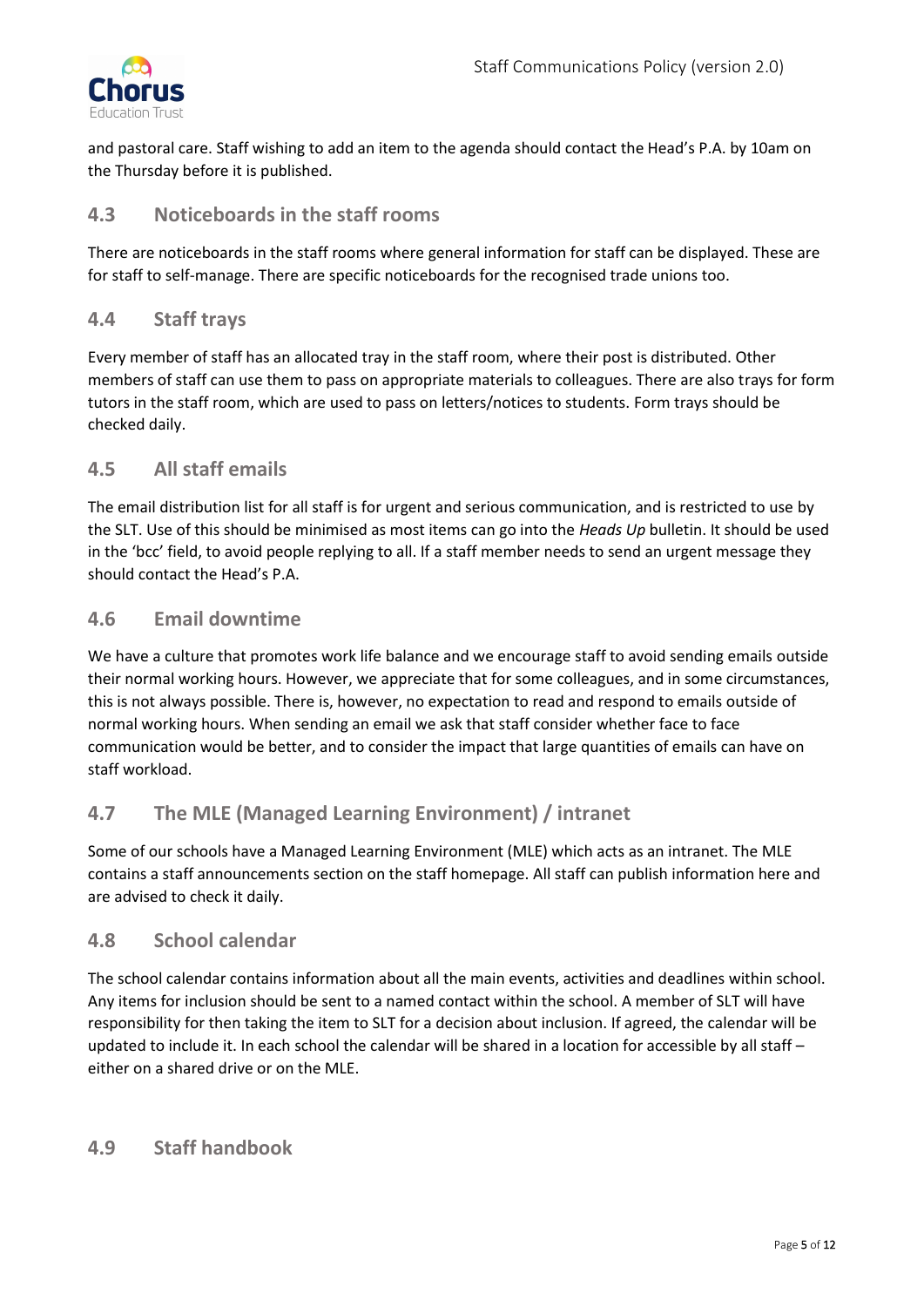

There is a Chorus Trust staff handbook which contains key information relevant to all staff. Each school also has its own staff handbook containing school-specific information. Both can be found on the MLE homepage or on a shared drive and should be read as part of staff induction. Any updates to these handbooks should be highlighted, read and acknowledged via the annual staff declaration process.

## **4.10 Meetings with staff**

Many of the formal meetings for staff are scheduled in the school calendar. Staff should use their judgement to ensure that other meetings only take place when they are needed and that all meetings are run in an effective and professional manner, and that important communications and actions from the meeting are passed on to the relevant colleagues in a timely fashion.

## <span id="page-5-0"></span>**5. Communications with parents**

## **5.1 Website, newsletters and promotional materials**

We try to provide lots of useful information for parents in regular communications and on the school website.

Any items for inclusion on the website should be sent to the Marketing Manager, who will ensure they are edited and published. Heads of department and subject leads will be contacted by the Marketing Manager at least once a year with a request to check the subject information provided on the website and in promotional materials and to provide updated information.

## **5.2 Communications apps**

Each school will have at least one communications app which they use to send messages to parents and/or staff. Each school will have an agreed procedure for staff about how the apps are managed and used. Parents and carers will also have guidance about how to access and use these apps.

There is no expectation for staff to have these apps on their personal phones. However, they can choose to install these apps on their own phone, so they can receive notifications such as school closure alerts on their phone, as well as via email.

Any enrolment queries about communications apps should made via the data teams in each school; more general queries should be made to the Communications Officer

## **5.3 Email correspondence with parents**

All emails sent from a school account could potentially be shared as part of a 'data subject access' request, made under the Data Protection Act. Emails should always be written in professional language and appropriate to being an employee. It should also be noted that where a private email account is used for issues associated with work, it has in some cases been deemed as a work account and therefore also subject to the rules of professional language and conduct. Therefore all work related emails should be received and sent from a work email account.

In short, do not send an email that you would not be happy for your employer, a colleague or the subject **of that email to read.**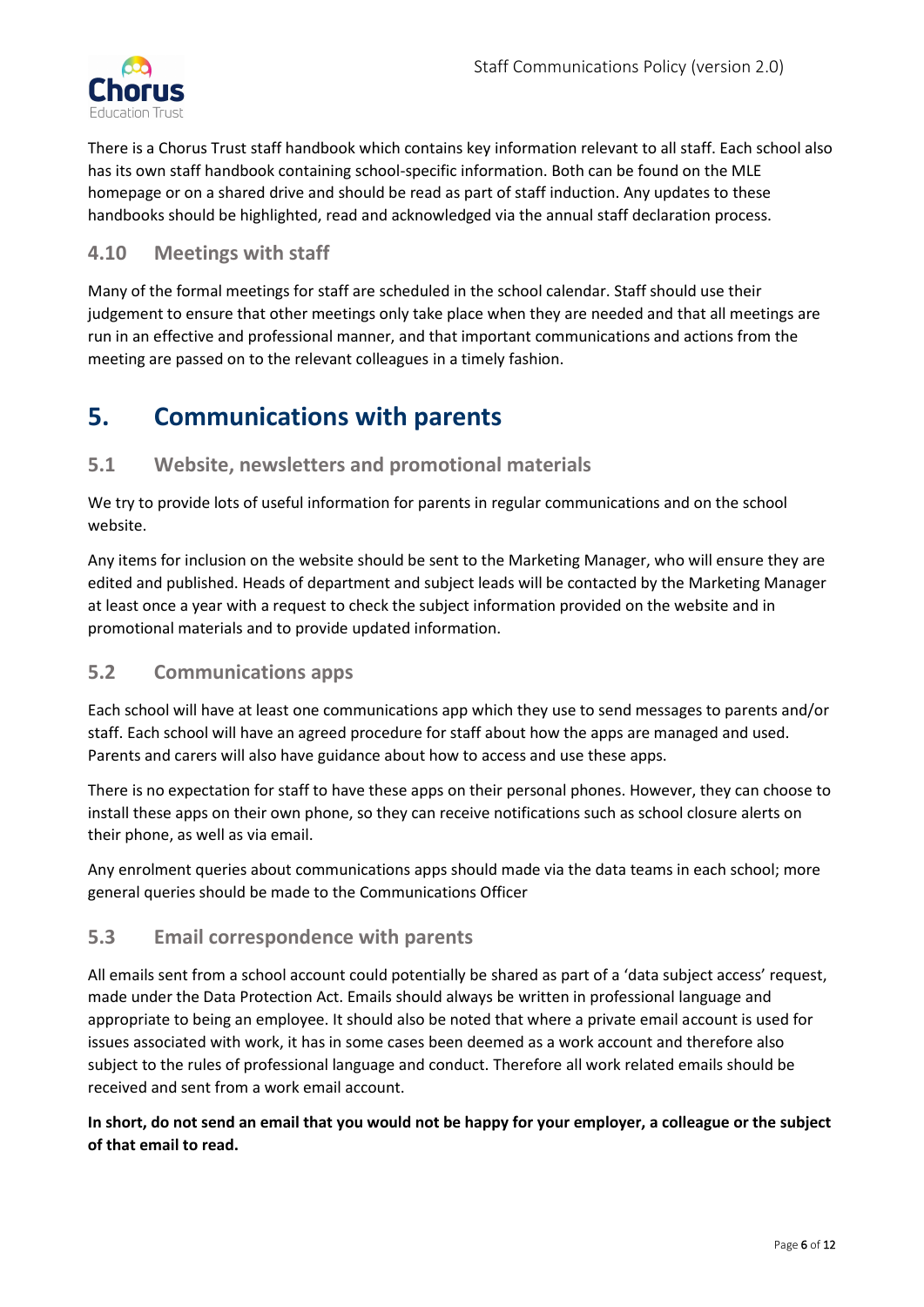

If contacting the school via email, parents are advised to use the main enquiry email address or the appropriate key stage email address. These emails will then be forwarded on to the appropriate teacher if necessary. However, some staff do choose to be in direct email contact with parents, rather than go via these channels.

Advice has been issued to parents in the *Communications Guide for Parents and Carers* about contacting staff via email, to help minimise workload issues and ensure that issues are dealt with efficiently. It is summarised below.

Parents should:

- bear in mind teachers' large workload by, for example, making emails concise and to the point, and avoid sending an excessive amount of email,
- send one email to the appropriate staff, rather than separate emails to several members of staff, to avoid duplication of work,
- include staff in the cc field who need to get the information but aren't required to take any action, to avoid duplication of work,
- not expect an immediate response, particularly outside of core staff working hours.

#### Staff should:

- use the template for email footers, which will be available on a shared drive, or automatically inserted into their emails by IT,
- acknowledge receipt of emails within two working days,
- respond to emails within five working days,
- if further work or investigation is needed to be able to respond fully, explain this and set a further, reasonable deadline for a full response.
- use their professional judgement about whether a communication needs to be logged on the student's record on the school's management information system and/or shared with other people, e.g., a safeguarding issue would be submitted via CPOMs.
- Raise with their line manager any concerns they have about correspondence that they perceive as aggressive or harassing.

## **5.4 Meetings with parents**

There may be times when you have to meet with parents/carers to discuss an issue about a student. Given the many demands on our staff's time, we have implemented the following measures, which we hope ensure that these meetings work as constructively as possible.

#### **5.4.1 Ahead of the meeting**

- Parents and staff should consider whether a face to face meeting is necessary. Could the issue wait until parents' evening? Could it be discussed on the phone? Would a brief sharing of information in an email suffice?
- Staff should agree an agenda for the meeting with parents at least 24 hours before the meeting. This should include an agreed purpose for the meeting, so it's clear why it is taking place. This could happen via email or over the phone.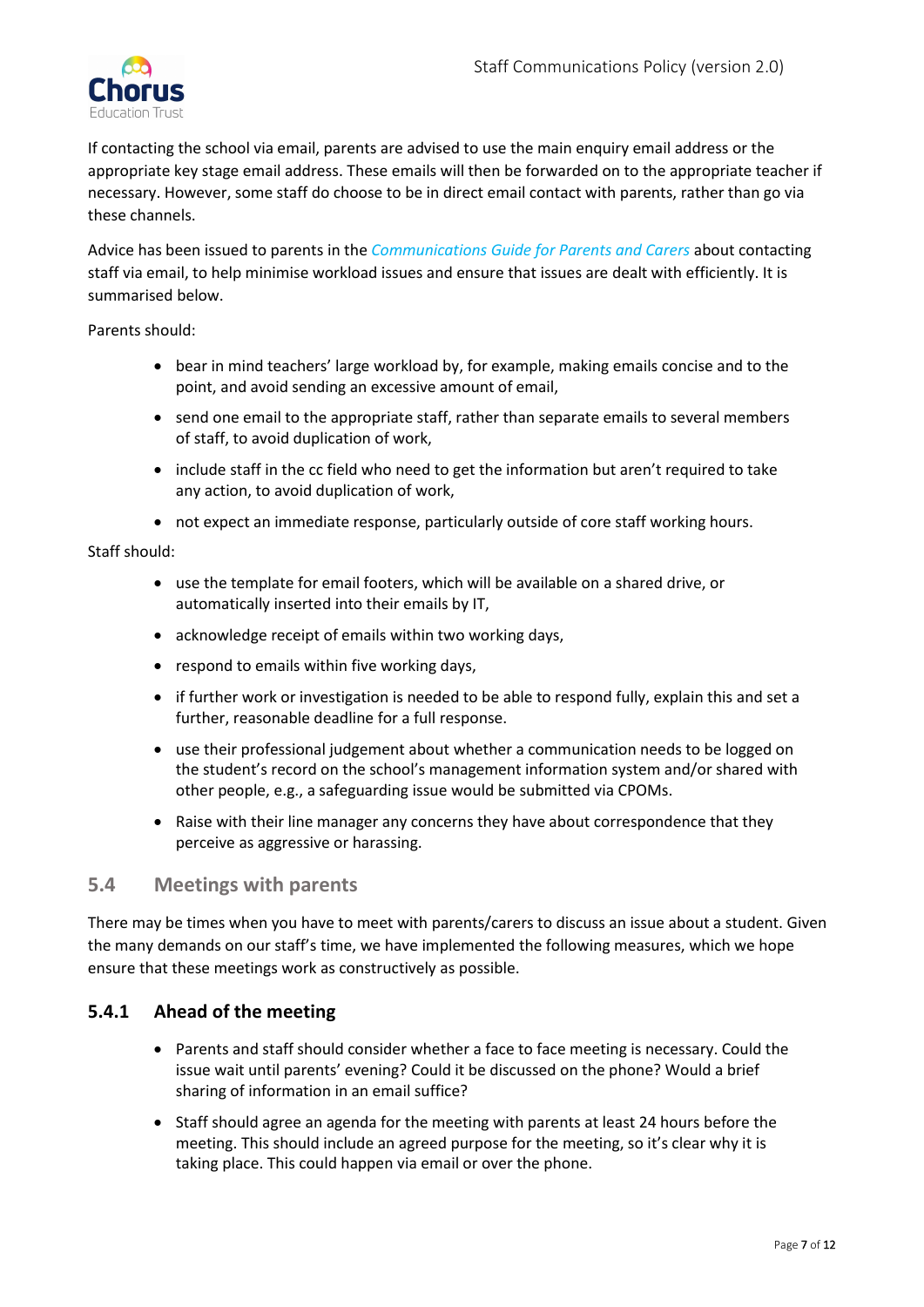

- If it is possible to send information beforehand that needs to be read for the meeting, both staff and parents will try to do this. Staff will prepare for the meeting, to try and make it as constructive as possible.
- Meetings will normally be scheduled during the school day, between 8am and 4pm. Whilst parents may request other times, staff are only contracted to work within these core hours. Any meetings outside these times are at their discretion.
- Staff should ideally attend meetings with a colleague, allowing one of them to take the minutes. This colleague could be the staff member's Head of Department or, if they are a Head of Department, their SLT link person.
- If a mutually convenient meeting time cannot be agreed, consideration should be given to arranging a phone conversation instead or meeting during parents' evening.
- Meetings should have an agreed start and end time. Generally, meeting lengths are:
	- $\circ$  15 to 30 minutes for general meetings, such as meeting a subject teacher or year group/key stage representative. This also includes *SEN Assess, Plan, Do, Review* meetings.
	- o 1 hour for My Plan reviews.
	- o 2 hours for ECHP annual reviews.
- Everyone involved should arrive on time for the meeting.

#### **5.4.2 During the meeting**

- A member of staff will chair the meeting, to ensure that it runs smoothly and that the agenda is kept to.
- If, at any time, attendees' language or behaviour is unacceptable (for example, by being rude or aggressive) the Chair can warn them about this. If such behaviour continues the Chair has the right either to schedule a short break or end the meeting.

#### **5.4.3 After the meeting**

- Staff should take notes of the agreed actions from the meeting and send these to parents within 5 working days of the meeting taking place.
- Staff should note the details of any meetings in the communications log of a student's record on the school's management information system. Safeguarding issues may have to be logged elsewhere, so please seek advice from the Safeguarding Officer.

## **5.5 Phone calls**

As mentioned previously, phone calls are often an easier way for parents and staff to discuss matters, particularly at short notice.

If calling a parent and there is no answer, staff should always try to leave a message, making it clear who the parent should then contact in school.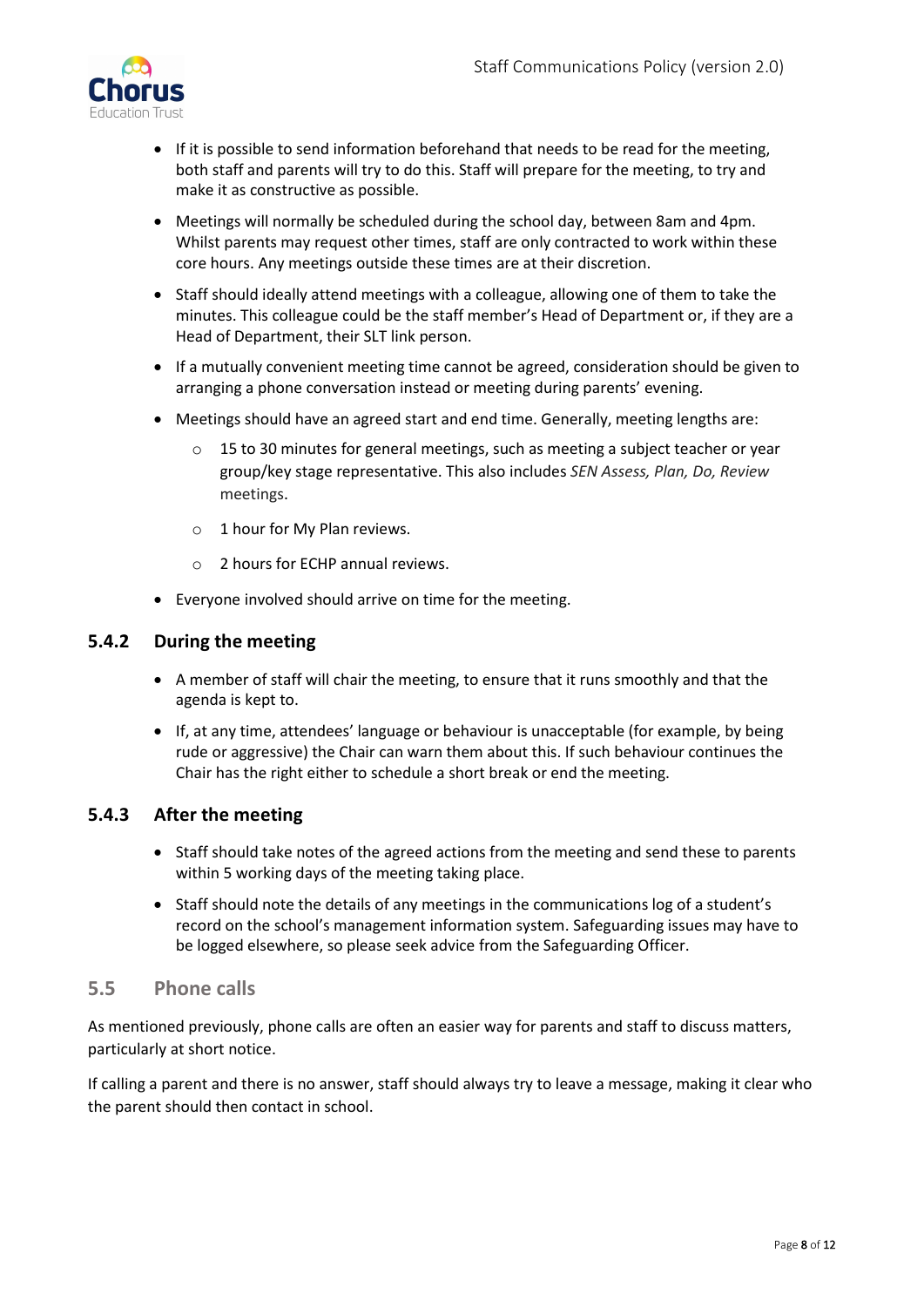

If, at any time, a member of staff believes that the language or tone of the conversation has become unacceptable (for example, by the other person being rude or aggressive) they may issue a warning, e.g. *'Please can you consider your tone/language. I may have to end the phone call if this continues'.*

If the behaviour continues, they have the right to end the phone call e.g. *'I'm sorry but, as I said previously, your tone/language isn't appropriate and so I am ending the conversation now'*.

Staff should use their professional judgement about whether a communication needs to be logged on the student's record on school's management information system and/or shared with other people, e.g. a safeguarding issue would be submitted via CPOMs.

Staff should not use their own mobile phones for calls or text messages with parents/carers.

## **5.6 Complaints**

We aim to deliver education of the highest standard. However, on occasions we may fall short of parents' expectations. If they wish to make a complaint they should follow the process outlined in the Trust Complaints Procedure which can be found on the [policies page](https://www.chorustrust.org/policies) of each school website.

It outlines the process to follow, which starts with raising the issue with their child's form tutor or key stage/year leader. We hope that any concerns can be resolved at any early stage.

Any staff member in receipt of a complaint from a parent should inform their line manager.

## **5.7 Student reports and parents' evenings**

The school provides a written report on students' progress at regular points throughout their time with us. Reports are sent home via students. We send parents a message to let them know that their child will be bringing their report home.

We also hold parents' evenings, when they have the opportunity to meet staff and discuss any issues.

## **5.8 Open evenings**

Open evenings are held once a year for students interested in applying for entry into Year 7 and Sixth Form. These are an important opportunity to showcase the school and engage face to face with potential students and their families.

All staff should ensure that classrooms and offices are left in a tidy, presentable state at the end of the school day before open evenings.

## <span id="page-8-0"></span>**6. Communications with students**

#### **6.1.1 Communications apps**

There is the ability for some staff to send both individual and group messages via the communications apps used in their school. Please refer to the relevant procedure for that school for further information.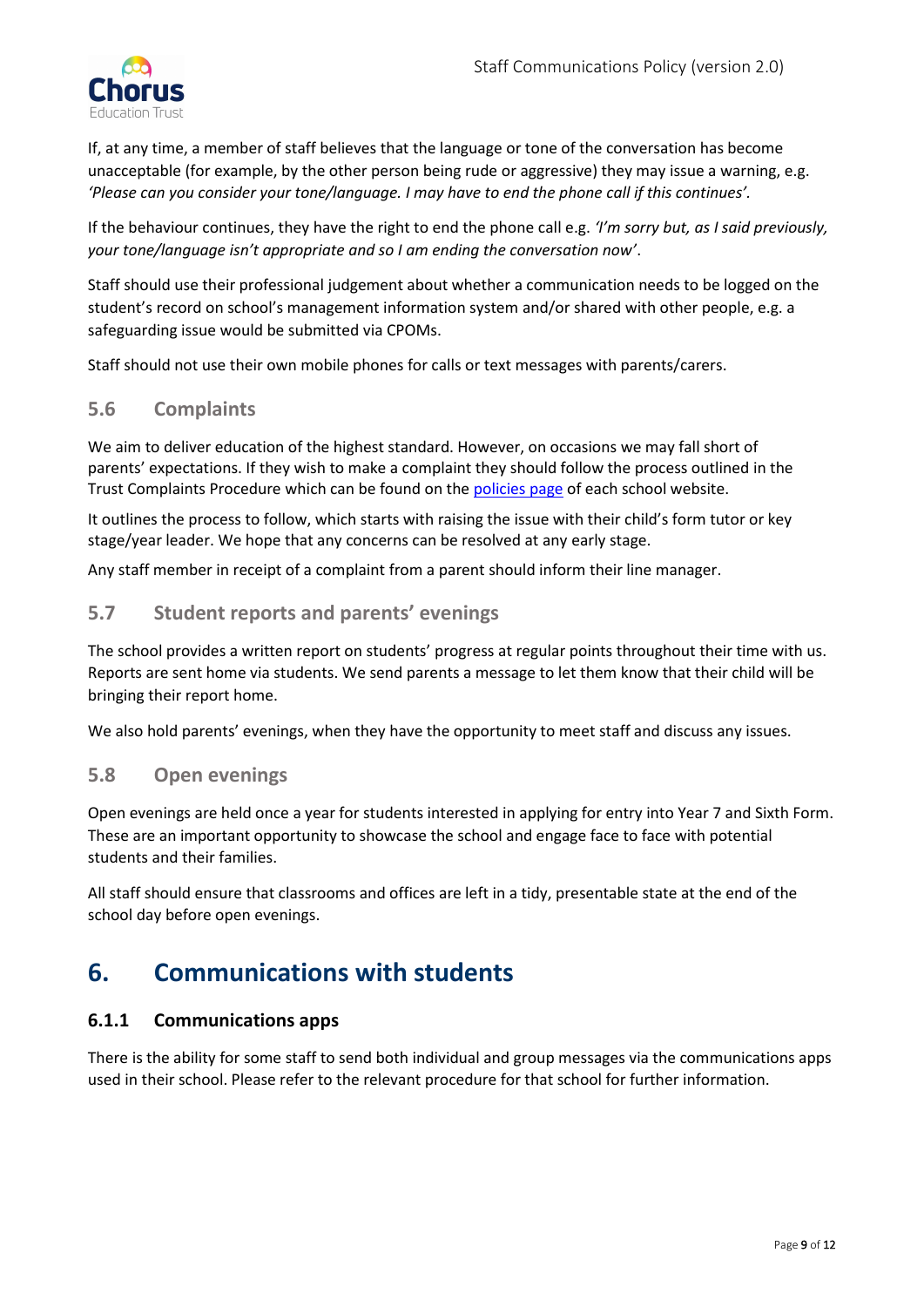

## **6.1.2 Email**

All work related emails should be received and sent from a work email account. Under no circumstances should staff use personal email accounts for work purposes. If a student or parent contacts a member of staff via the staff member's personal email account, this should be reported immediately to the member of staff's line manager and, potentially, the Safeguarding Officer.

## **6.1.3 Website and MLE**

Students can find general information about school, for example about clubs or careers advice, on the website.

In some schools, the student section of the MLE is used by some departments to share information with students.

## <span id="page-9-0"></span>**7. Handling of post and phone calls**

## **7.1 Post**

Outgoing post is sent via reception. This is not to be used for personal post, even if the postage has already been paid, as the safety of postal items cannot be guaranteed.

Incoming post is opened by reception, date stamped and placed in the tray of the member of staff in the staff room. Post marked as confidential is not opened. Likewise, personal post and deliveries cannot be accepted by reception, e.g. Christmas shopping.

#### **7.2 Phone calls**

Any incoming phone calls via the main school telephone number will be put through to the appropriate person via reception. The reception staff will initially try to 'triage' the call, to find out who the caller is and what they are calling about (whilst being aware that some information may be confidential and the caller may not wish to disclose it). When putting the call through to staff they will first announce who the caller is and what they are calling about (if it has been disclosed).

## <span id="page-9-1"></span>**8. Media communications**

## **8.1 Newsletters and website**

Any items for inclusion in external communications, the website or via other promotional channels should be sent to the Marketing Manager.

## **8.2 Official school social media accounts**

#### **8.2.1 Main school accounts**

Each school has its own social media accounts which are managed by the Communications Officer. In some instances, this is delegated to individual staff within schools. Please contact the Communications Officer for further details.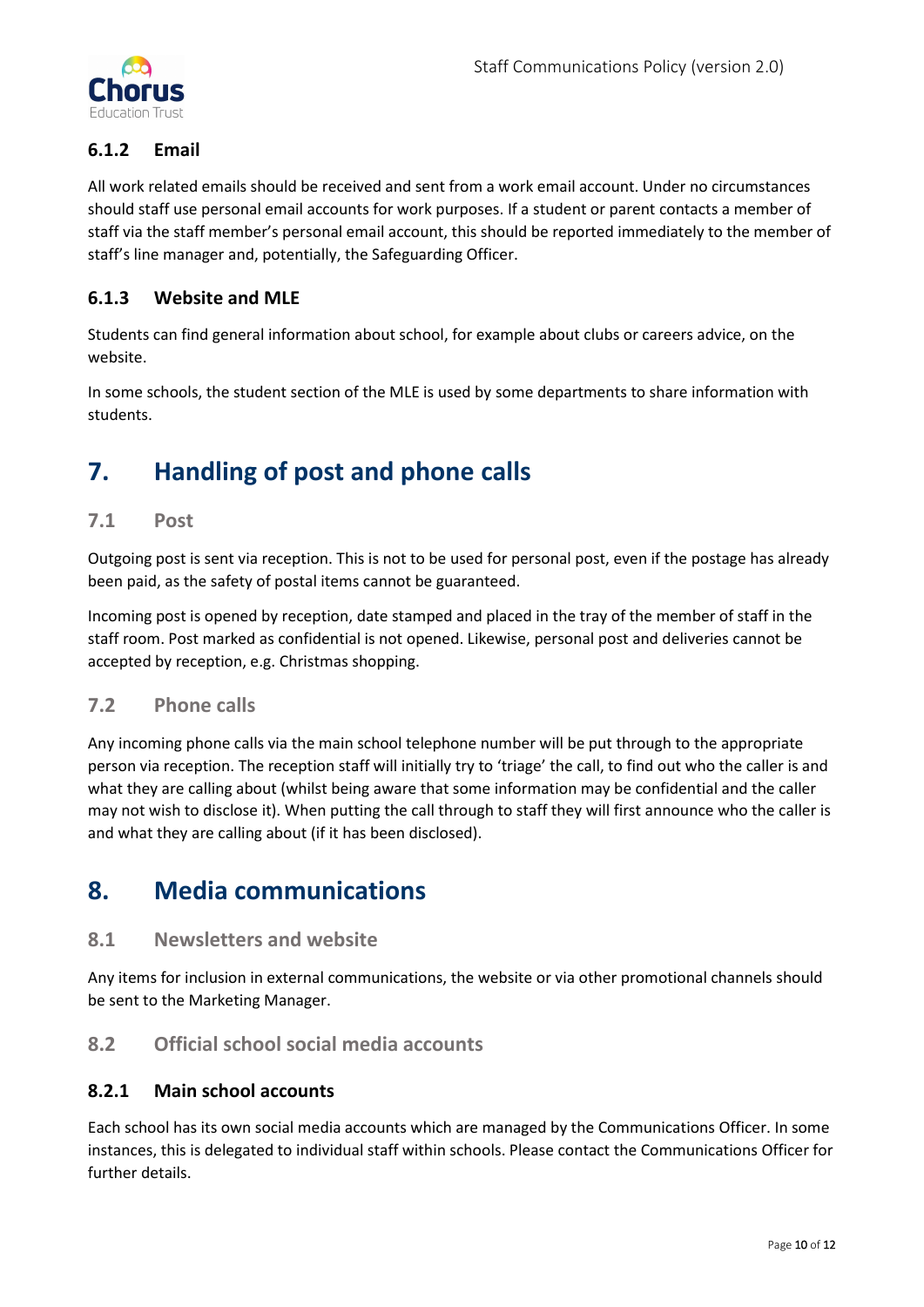

## **8.2.2 Departmental and other accounts**

Departmental or subject social media accounts can be used to share topical news with students studying that subject and to highlight news and achievements. Staff should contact the Communications Officer in the first instance for guidance on setting up accounts.

If posting photos of students, staff must first check the photo permissions on the school's management information system and follow the guidance in the Data Policy. The students themselves should also understand that the photo may be shared on social media and be given the chance to stand out of shot. Any changes to student permissions will be published in Heads Up.

## **8.3 Unofficial school social media accounts**

Any unofficial social media accounts in the school's name and/or using the school's logo will be investigated and also reported to the appropriate social media company. If it is discovered that students or staff have created them they will be subject to disciplinary action.

## **8.4 Staff presence on social media**

Staff are responsible for protecting their personal and professional reputations as well as that of the school when using social media. They should bear in mind the advice we give our students that, even with the most restrictive privacy settings, everything that is published online can potentially exist forever and be shared.

Before posting materials online staff should stop and ask themselves:

- Will the content reflect poorly on them, the school, employer or their profession?
- Are they confident that the comment or other media in question, if accessed by others, (colleagues, parents etc) would be considered reasonable and appropriate?

Staff should not communicate matters relating to school via personal social media accounts or accept 'friend' requests (and similar) from current students. This includes sharing personal telephone numbers for apps such as WhatsApp. Online communication with students should only be done through a managed learning environment where are communications are transparent. Staff should use their professional judgement in deciding whether to accept 'friend' requests (and similar) from former students.

Staff who use social media must set the most restrictive privacy settings, eg. locked accounts on Twitter and Instagram; Facebook settings should be set to as private as possible. Even if using different names and locked account, staff should be aware that their profile picture can be seen publicly. They should also consider that, even if their own account is set to restricted, any posts made on other people's accounts might be seen if they have different privacy settings.

Staff should not link a school email account to social media, unless this has been agreed with the Communications Officer for an official school account.

Staff should never use location-based dating apps on school premises or on the journey to and from school. When setting a profile for a dating app, staff should assume that it could be accessed by their students so should draft their profiles accordingly.

## **8.4.1 Further advice about using social media**